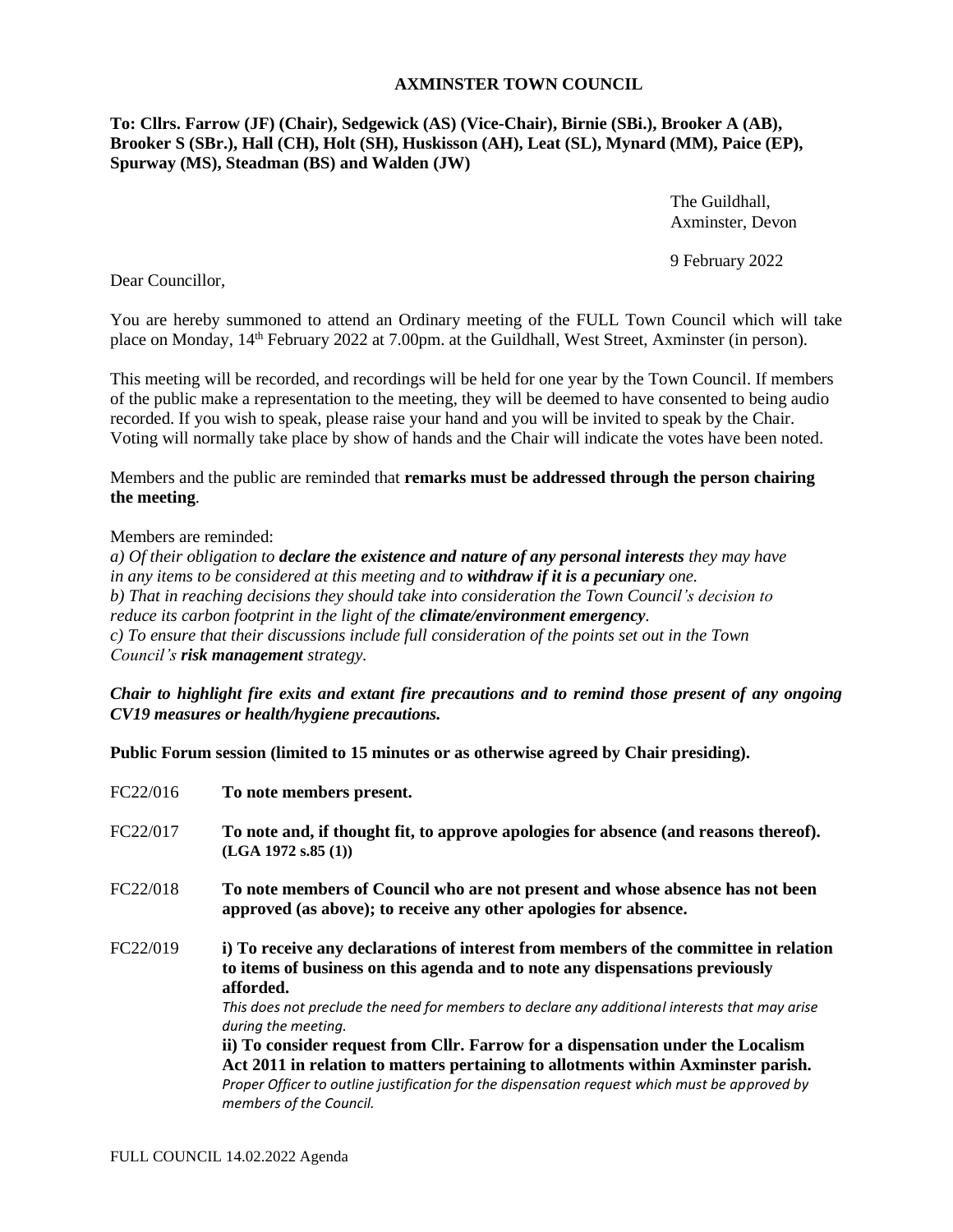| FC22/020i)   | To consider and, if thought fit, to approve the minutes of the meeting of the FULL<br>Council held on Monday 10 <sup>th</sup> January 2022 as previously circulated to members<br>and published online.                                                                                                                                                                                                                                                                          |
|--------------|----------------------------------------------------------------------------------------------------------------------------------------------------------------------------------------------------------------------------------------------------------------------------------------------------------------------------------------------------------------------------------------------------------------------------------------------------------------------------------|
| FC22/020ii)  | To consider any matters arising from the minutes of that meeting.                                                                                                                                                                                                                                                                                                                                                                                                                |
| FC22/020iii) | To note the minutes of the following Committee meetings held (as dated below) and<br>to consider any matters arising from those minutes:                                                                                                                                                                                                                                                                                                                                         |
|              | a) Planning Committee meeting held 17/01/2022<br>b) Planning Committee meeting held 31/01/2022<br>c) Strategy and Finance Committee meeting held 31/01/2022<br>d) Employment Committee meeting held 27/01/2022<br>e) Employment Committee meeting held 04/02/2022<br>f) Operations Committee meeting held 01/02/2022                                                                                                                                                             |
| FC22/021     | To consider the recommendations from those committees (as per schedule<br>circulated to members & published online) and, if thought fit, to approve these<br>as Council policy (by way of resolution) *<br>* Only recommendations which fall outside of the relevant Committee terms of reference<br>require FULL Council approval, unless the relevant Committee has formally deferred the<br>decision to FULL Council, as specified within the minutes of that meeting.        |
| FC22/022     | To consider any matters listed on this agenda that Councillors consider should be<br>dealt with as confidential business as per the provisions of The Public Bodies<br>(Admission to Meetings) Act 1960 (other than those already shown below as Part<br>Two business – see agenda items FC22/037 to 040 incl.)                                                                                                                                                                  |
| FC22/023     | To consider co-option of a Town Councillor for the Town Ward of Axminster to fill<br>the casual Vacancy created by the resignation of former Councillor, Carol Doherty.<br>Proper Officer to outline the legal process behind this item of business and to perform the<br>duty of teller for any vote required (which will be undertaken by way of a paper ballot).                                                                                                              |
| FC22/024     | To receive and note a report from the Proper Officer's regarding NALC advice on<br>Defamation (referred to as Legal Topic Note (LTN) 30), the review of which forms<br>part of Council's Annual risk assessment and management protocol.                                                                                                                                                                                                                                         |
| FC22/025     | To consider matters pertaining to Her Majesty The Queen's Platinum Jubilee in<br><b>June 2022;</b><br>i) To consider local events and how the Council might assist community groups and<br>organisations in celebrating the event;<br>ii) To consider expenditure related to the celebration of this Jubilee event;<br>iii) To consider accepting the offer of a Jubilee Oak tree from EDDC to be<br>planted at a public location in the town (this location to be agreed upon). |
| FC22/026     | To consider update on Town Council's acquisition of, and the future plans for, the<br>Jubilee Field (recreation area) off Boxfield Road; to receive report from Cllrs. Hall<br>and Holt on the recent public meeting held in the Guildhall on 8th February 2022.                                                                                                                                                                                                                 |
| FC22/027     | To consider update on Axminster's ongoing draft Neighbourhood Plan (NHP).<br>Chair of the NHP, Cllr. Sedgewick, to provide report.                                                                                                                                                                                                                                                                                                                                               |

*Continued overleaf*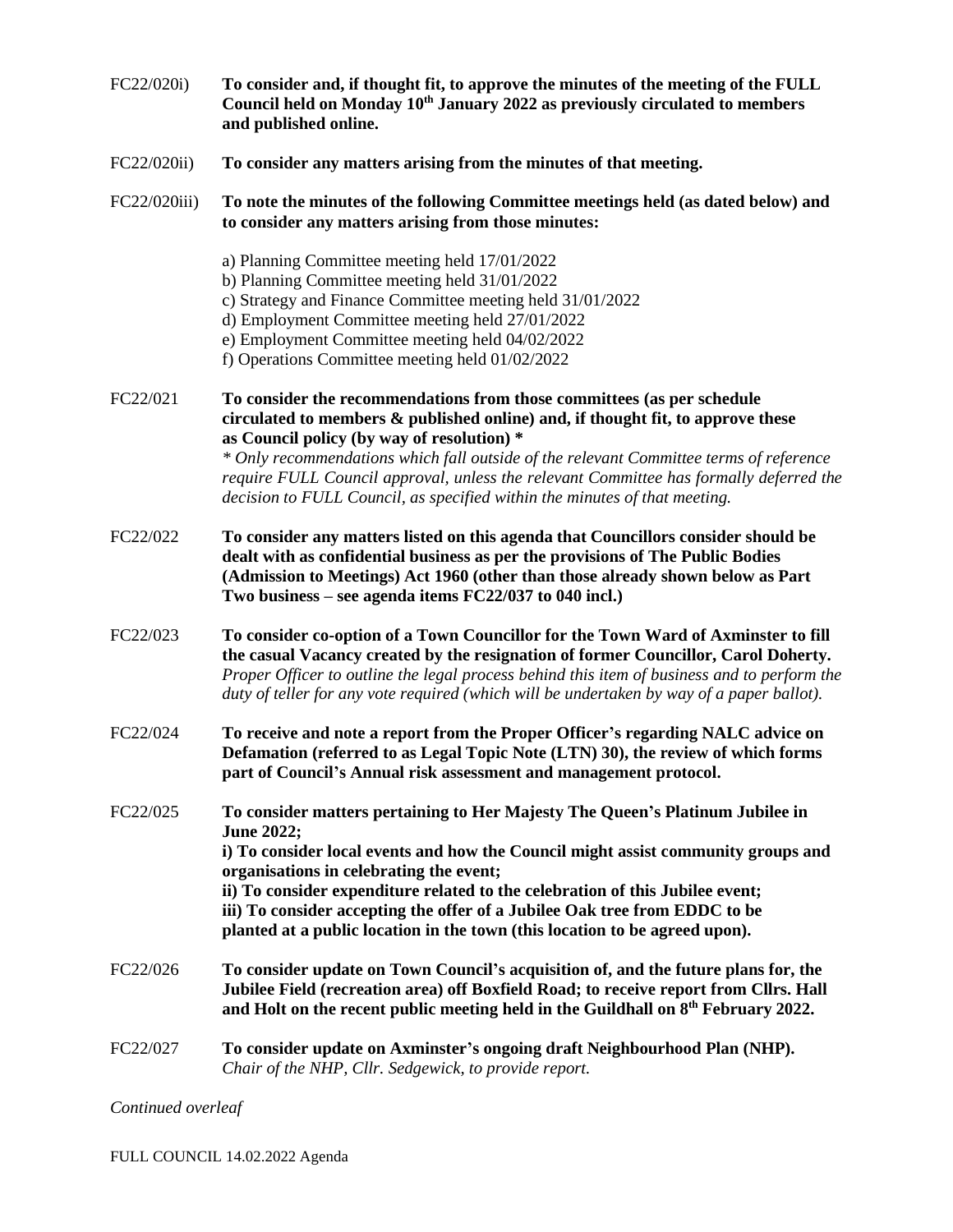| FC22/028                          | To consider financial matters:<br>a) To consider and, if thought fit, to approve payments for January 2022.<br>b) To receive, and note, Responsible Financial Officer's Report.<br>c) To consider recommendation from Strategy and Finance Committee for a grant award<br>of £2000 to the Axminster Community Shed organisation (which falls outside of the<br>extant grant policy previously adopted by the Council). |
|-----------------------------------|------------------------------------------------------------------------------------------------------------------------------------------------------------------------------------------------------------------------------------------------------------------------------------------------------------------------------------------------------------------------------------------------------------------------|
| FC22/029                          | To consider planning matters:<br>a) To consider any planning applications awaiting consideration (and decision) that the<br>presiding Chair wishes to be dealt with at this meeting (such applications to be detailed<br>on a supplementary published agenda).                                                                                                                                                         |
| <b>Business to be considered:</b> |                                                                                                                                                                                                                                                                                                                                                                                                                        |
| FC22/030                          | To consider whether the Town Council wishes to submit nominations for EDDC's<br><b>Standards Committee (Local Council member) vacancy.</b>                                                                                                                                                                                                                                                                             |
| FC22/031                          | To consider whether the Town Council wishes to submit a formal response to the<br>ongoing EDDC Code of Conduct Consultation exercise (by 14/03/2022).                                                                                                                                                                                                                                                                  |
| FC22/032                          | To consider the meeting schedule/timetable/frequency for Town Council and<br>Committee meetings for the forthcoming year; Chair to speak on this matter.                                                                                                                                                                                                                                                               |
| FC22/033                          | To receive, and discuss, report on potential future engagement/liaison with<br>Axminster Chamber of Commerce (and Totally Locally Axminster group).                                                                                                                                                                                                                                                                    |
| FC22/034                          | To consider, and agree upon, date for the Annual Parish Meeting and to consider<br>invitations for guest speakers at that event.                                                                                                                                                                                                                                                                                       |
| FC22/035                          | To consider any matters of urgency for noting / Chair's announcements.                                                                                                                                                                                                                                                                                                                                                 |
|                                   |                                                                                                                                                                                                                                                                                                                                                                                                                        |

FC22/036 **To note the date of the next FULL meeting of the Town Council; 14th March 2022.**

*Vice-Chair to propose that under the provisions of the Public Bodies (Admission to Meetings) Act 1960, (as amended by the Local Government Act 1972 the public, (including the press) be excluded from the meeting as publicity would be prejudicial to the public interest by reason of the confidential nature of the business to be transacted.*

| FC22/037 (IC) To consider a confidential employment matter regarding a former employee of the |
|-----------------------------------------------------------------------------------------------|
| Town Council and to agree upon any actions considered by the Council.                         |

- FC22/038 (IC) **To consider the recommendation from the Employment Committee regarding the variation to the contract of employment for the Locum Town Clerk.**
- FC22/039 (IC) **To consider the recommendation from the Employment Committee regarding the recruitment of a permanent Town Clerk/RFO position.**
- FC22/040 (IC) **To consider a confidential matter pertaining to employee remuneration.**

*Continued overleaf*